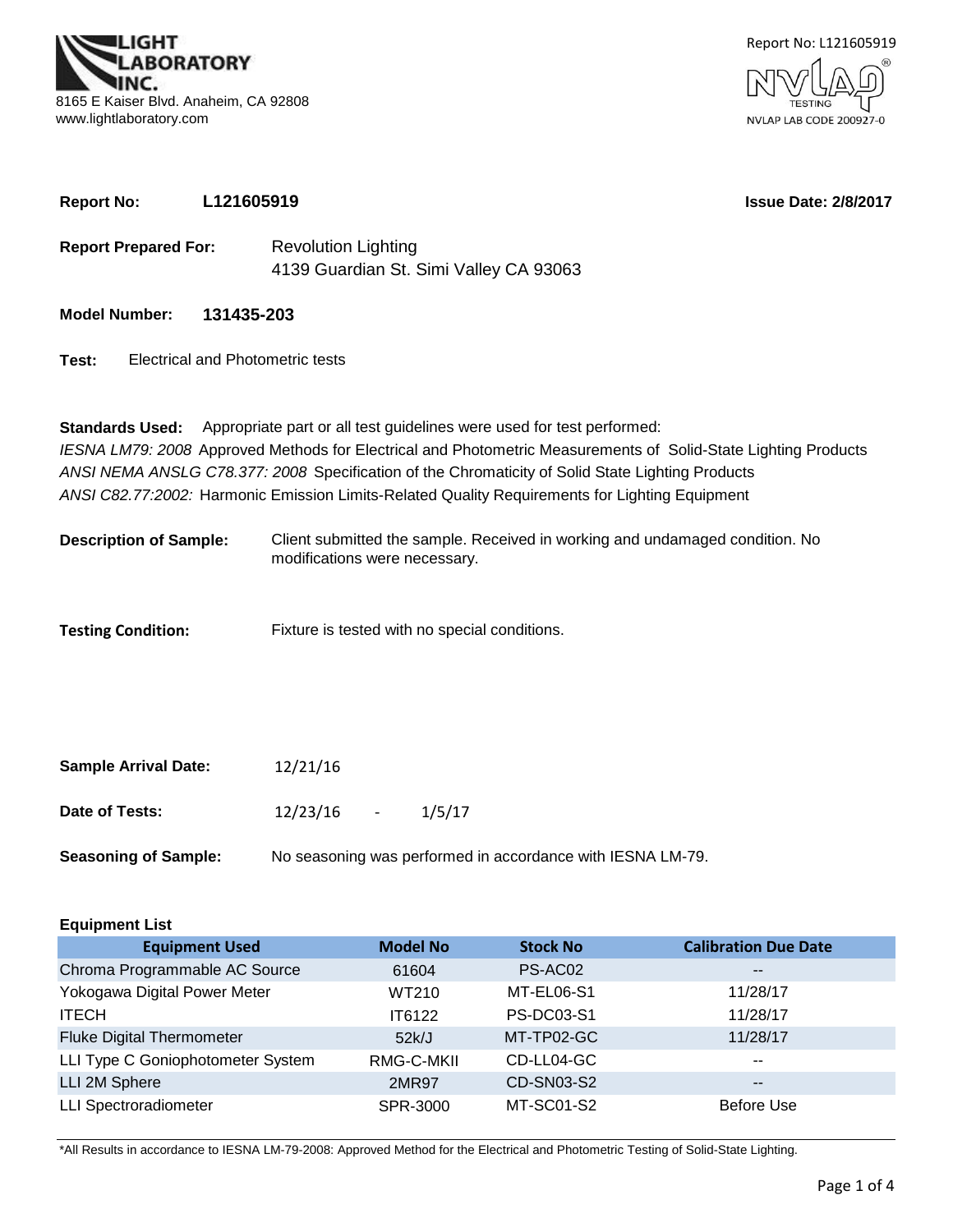

Report No: L121605919



| <b>Test Summary</b>                      |                            |
|------------------------------------------|----------------------------|
| Manufacturer:                            | <b>Revolution Lighting</b> |
| <b>Model Number:</b>                     | 131435-203                 |
| <b>Driver Model Number:</b>              | N/A                        |
| <b>Total Lumens:</b>                     | 4630.31                    |
| Input Voltage (VAC/60Hz):                | 120.00                     |
| <b>Input Current (Amp):</b>              | 0.30                       |
| Input Power (W):                         | 35.25                      |
| <b>Input Power Factor:</b>               | 0.99                       |
| <b>Current ATHD @ 120V(%):</b>           | 11%                        |
| <b>Current ATHD @ 277V(%):</b>           | N/A                        |
| <b>Efficacy:</b>                         | 131                        |
| <b>Color Rendering Index (CRI):</b>      | 84                         |
| <b>Correlated Color Temperature (K):</b> | 4014                       |
| <b>Chromaticity Coordinate x:</b>        | 0.3800                     |
| <b>Chromaticity Coordinate y:</b>        | 0.3770                     |
| Ambient Temperature (°C):                | 25.0                       |
| <b>Stabilization Time (Hours):</b>       | 0:35                       |
| <b>Total Operating Time (Hours):</b>     | 1:05                       |
| Off State Power(W):                      | 0.00                       |



FIG. 1 LUMINAIRE

\*All Results in accordance to IESNA LM-79-2008: Approved Method for the Electrical and Photometric Testing of Solid-State Lighting.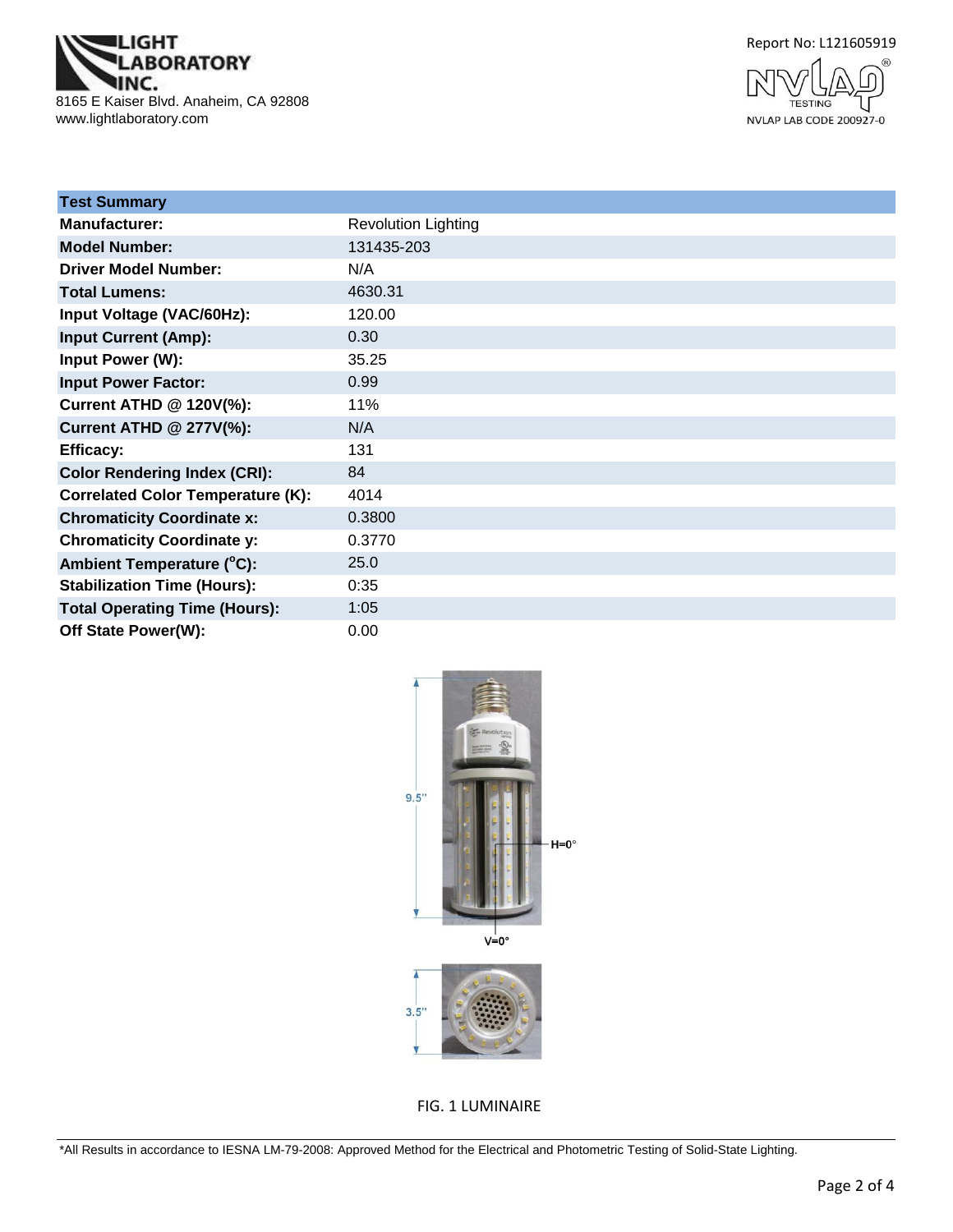



NVLAP LAB CODE 200927-0



#### **CRI & CCT**

| X               | 0.3800  |
|-----------------|---------|
| y               | 0.3770  |
| u'              | 0.2247  |
| ${\bf v}'$      | 0.5016  |
| <b>CRI</b>      | 84.00   |
| <b>CCT</b>      | 4014    |
| Duv             | 0.00025 |
| <b>R</b> Values |         |
| R1              | 82.19   |
| R <sub>2</sub>  | 90.08   |
| R3              | 95.68   |
| R4              | 82.99   |
| R5              | 82.55   |
| R6              | 86.32   |
| R7              | 86.31   |
| R8              | 65.51   |
| R9              | 11.49   |
| <b>R10</b>      | 76.60   |
| <b>R11</b>      | 82.17   |
| <b>R12</b>      | 67.45   |
| <b>R13</b>      | 84.12   |
| <b>R14</b>      | 97.56   |



\*All Results in accordance to IESNA LM-79-2008: Approved Method for the Electrical and Photometric Testing of Solid-State Lighting.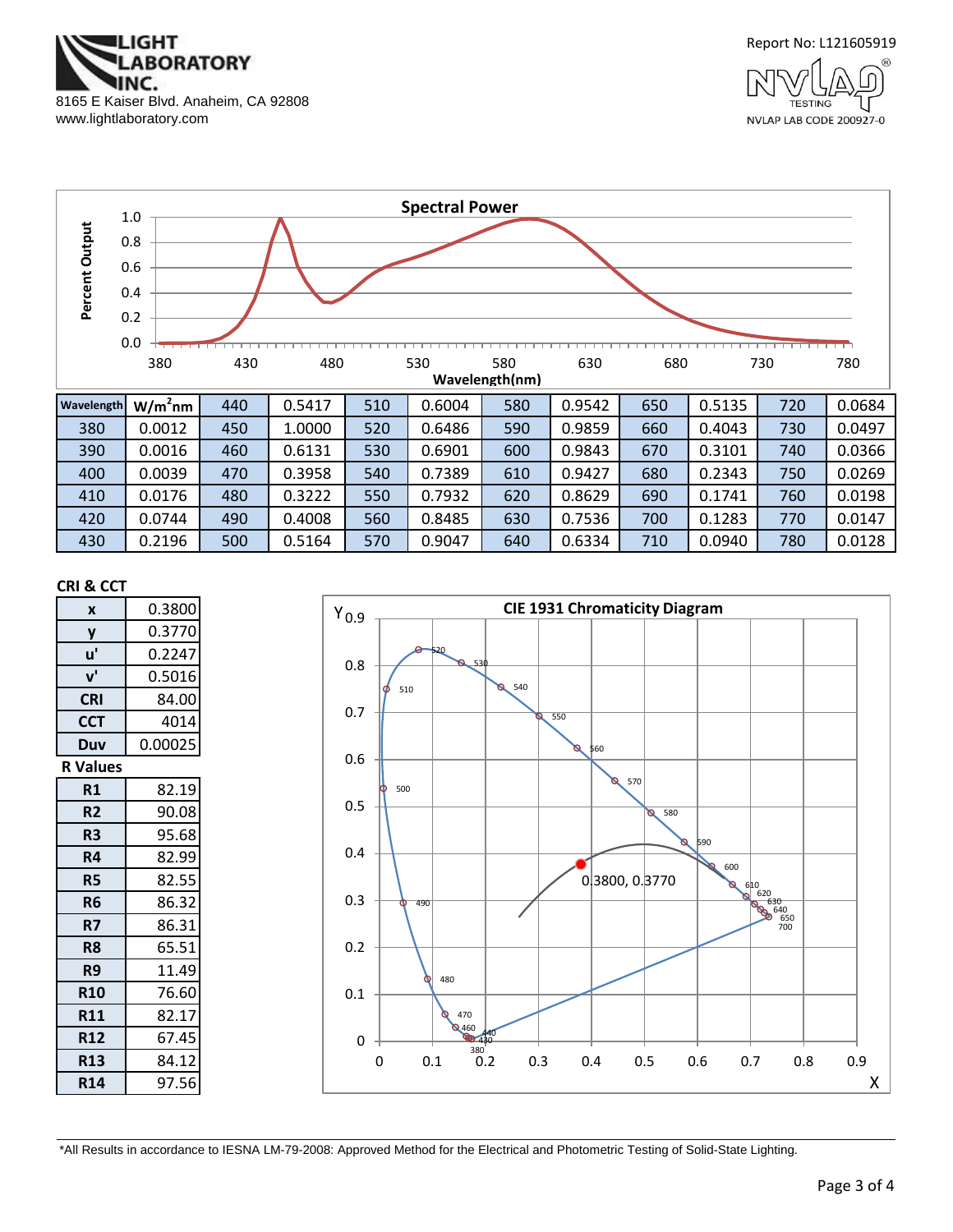



#### **Test Methods**

## **Photometric Measurements - Goniophotometer**

A Custom Light Laboratory Type C Rotating Mirror Goniophotometer was used to measure candelas(intensity) at each angle of distribution as defined by IESNA for the appropriate fixture type.

Ambient temperature is set to 25°C and is measured from the center of the fixture, within 1ft from the outside of the fixture. Temperature is maintained at  $25^{\circ}$ C throughout the testing process and the sample is stabilized for at least 30mins and longer as necessary for the sample to achieve stabilization.

Electrical measurements are measured using the listed equipment.

#### **Spectral Measurements - Integrating Sphere**

A Sensing Spectroradiometer SPR-3000, in conjunction with Light Laboratory 2 meter integrating sphere was used to measure chromaticity coordinates, correlated color temperature(CCT) and the color rendering index(CRI) for each sample.

Ambient temperature is set to 25°C and is measured from the center of the fixture, within 1ft from the outside of the fixture. Temperature is maintained at  $25^{\circ}$ C throughout the testing process and the sample is stabilized for at least 30mins and longer as necessary for the sample to achieve stabilization.

Electrical measurements are measured using the listed equipment.

Disclaimers:

This report must not be used by the customer to claim product certification, approval or endorsement by NVLAP, NIST or any agency of Federal Government.

Report Prepared by : Keyur Patel

Test Report Released by:

Ump

Engineering Manager **Contract Contract Contract Contract Contract Contract Contract Contract Contract Contract Contract Contract Contract Contract Contract Contract Contract Contract Contract Contract Contract Contract Con** Jeff Ahn Steve Kang

Test Report Reviewed by:

evelses

*\*Attached are photometric data reports. Total number of pages: 9*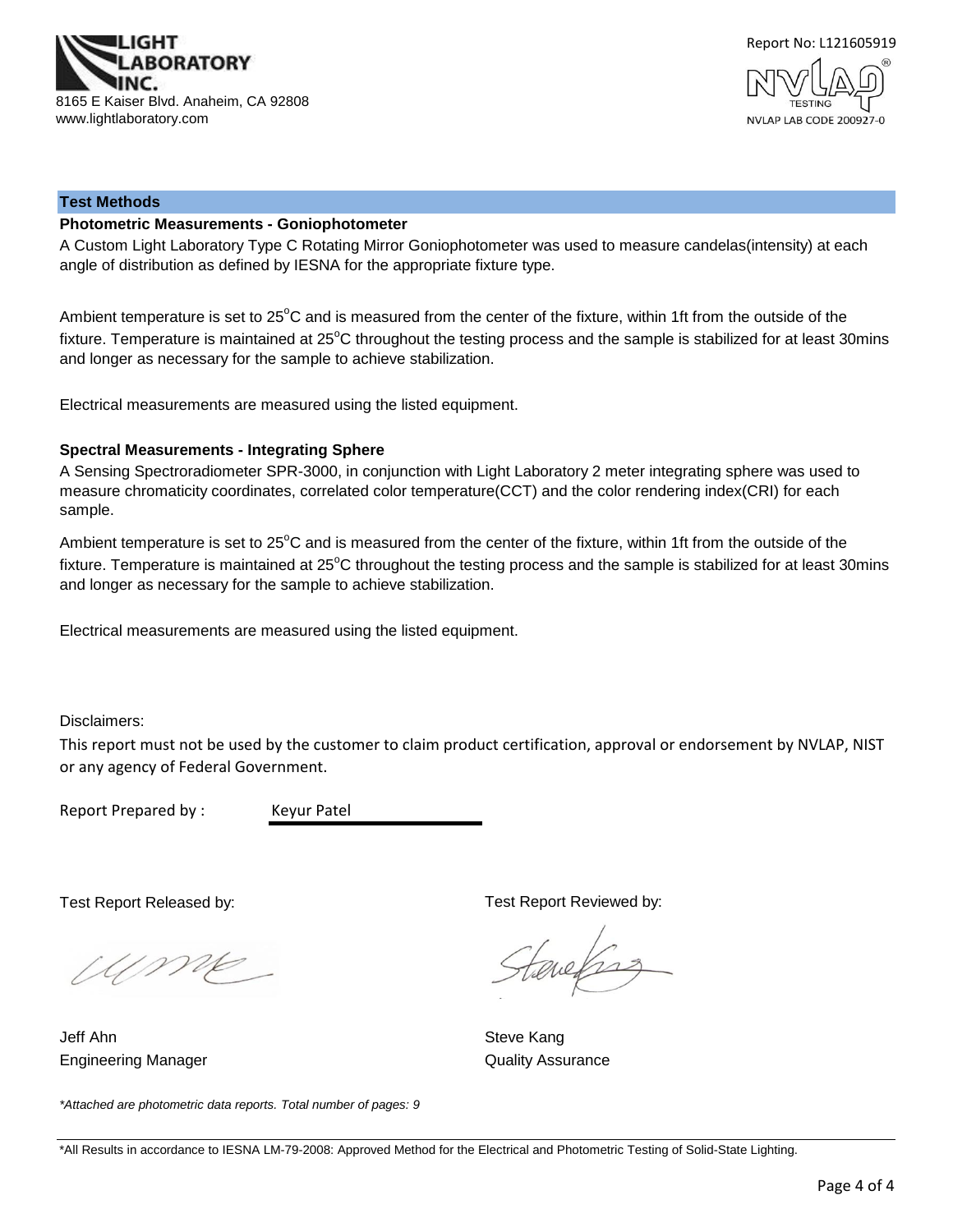

# **Photometric Test Report**

## **IES INDOOR REPORT PHOTOMETRIC FILENAME : L121605919.IES**

## **DESCRIPTION INFORMATION (From Photometric File)**

IESNA:LM-63-2002 [TEST] L121605919 [TESTLAB] LIGHT LABORATORY, INC. [ISSUEDATE] 1/5/2017 [MANUFAC] REVOLUTION LIGHTING [LUMCAT] 131435-203 [LUMINAIRE] 36W 4000K EX39 OMNIDIRECTIONAL UTILITY LAMP [BALLASTCAT] N/A [LAMPPOSITION] 0,0 [LAMPCAT] N/A [OTHER] INDICATING THE CANDELA VALUES ARE ABSOLUTE AND [MORE] SHOULD NOT BE FACTORED FOR DIFFERENT LAMP RATINGS. [INPUT] 120VAC, 35.25W [TEST PROCEDURE] IESNA:LM-79-08

## **CHARACTERISTICS**

| Lumens Per Lamp                   | N.A. (absolute)        |
|-----------------------------------|------------------------|
| <b>Total Lamp Lumens</b>          | N.A. (absolute)        |
| Luminaire Lumens                  | 4630                   |
| <b>Total Luminaire Efficiency</b> | N.A.                   |
| Luminaire Efficacy Rating (LER)   | 131                    |
| <b>Total Luminaire Watts</b>      | 35.25                  |
| <b>Ballast Factor</b>             | 1.00                   |
| CIE Type                          | <b>General Diffuse</b> |
| Spacing Criterion (0-180)         | N.A.                   |
| Spacing Criterion (90-270)        | N.A.                   |
| Spacing Criterion (Diagonal)      | N.A.                   |
| <b>Basic Luminous Shape</b>       | Circular w/ Sides      |
| Luminous Length (0-180)           | 0.29 ft (Diameter)     |
| Luminous Width (90-270)           | 0.29 ft (Diameter)     |
| Luminous Height                   | $0.42$ ft              |

## **LUMINANCE DATA (cd/sq.m)**

| Angle In<br>Degrees | Average<br>$0$ -Deg | Average<br>$45$ -Deg | Average<br>90-Deg |
|---------------------|---------------------|----------------------|-------------------|
| 45<br>55            | 36282<br>36557      | 36282<br>36557       | 36282<br>36557    |
| 65                  | 35411               | 35411                | 35411             |
| 75                  | 34231               | 34231                | 34231             |
| 85                  | 35978               | 35978                | 35978             |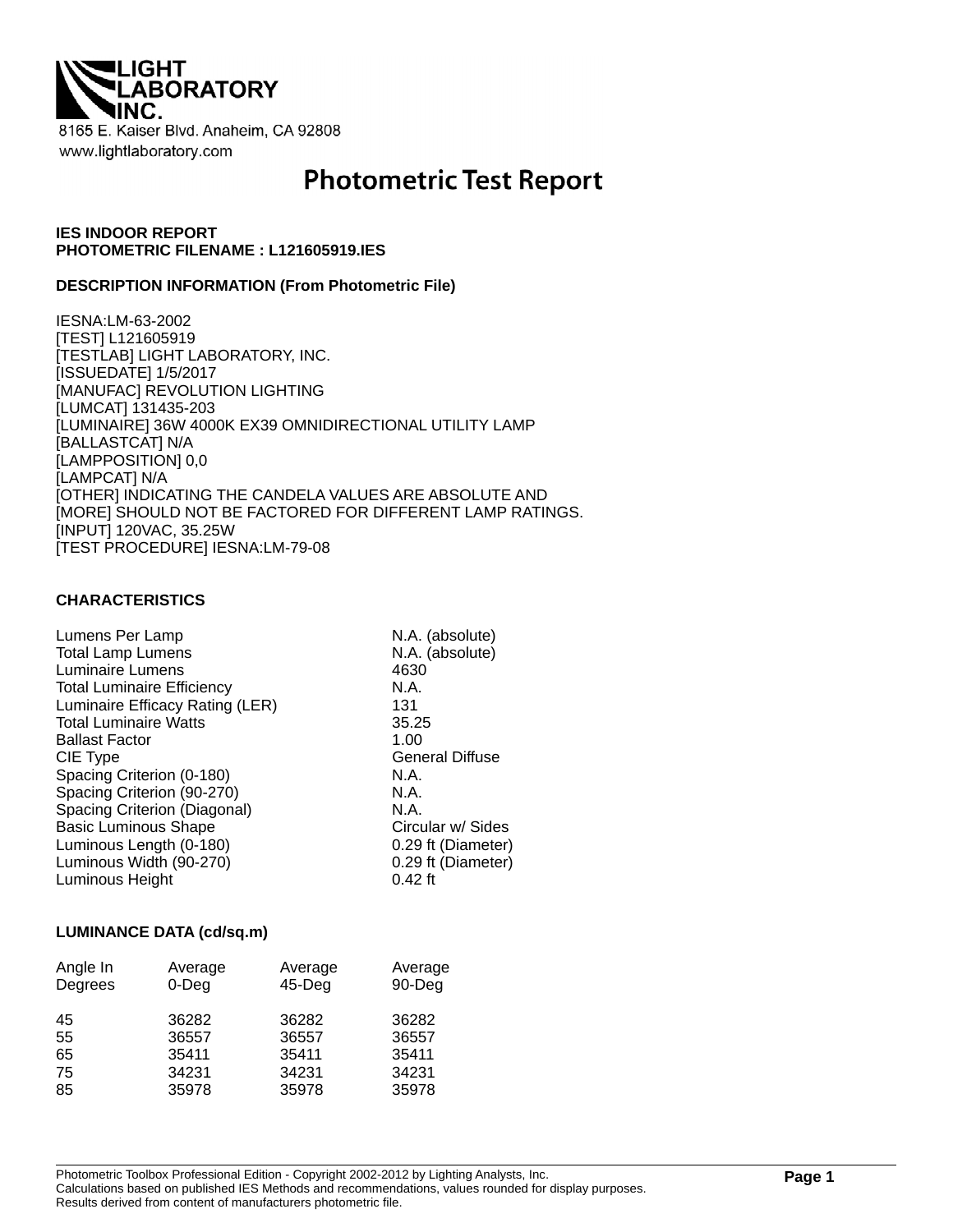## **CANDELA TABULATION**

| 257.93<br>0<br>259.95<br>5<br>271.15<br>10<br>293.15<br>15 |  |
|------------------------------------------------------------|--|
|                                                            |  |
|                                                            |  |
|                                                            |  |
|                                                            |  |
| 319.14<br>20                                               |  |
| 348.11<br>25                                               |  |
| 380.81<br>30                                               |  |
| 407.94<br>35                                               |  |
| 430.54<br>40                                               |  |
| 448.15<br>45                                               |  |
| 461.17<br>50                                               |  |
| 467.96<br>55                                               |  |
| 466.89<br>60                                               |  |
| 455.42<br>65                                               |  |
| 439.07<br>70                                               |  |
| 428.91<br>75                                               |  |
| 425.38<br>80                                               |  |
| 425.20<br>85                                               |  |
| 424.08<br>90                                               |  |
| 421.47<br>95                                               |  |
| 100<br>415.81                                              |  |
| 105<br>406.50                                              |  |
| 393.79<br>110                                              |  |
| 377.66<br>115                                              |  |
| 120<br>357.58<br>333.16                                    |  |
| 125<br>130<br>306.90                                       |  |
| 135<br>274.70                                              |  |
| 237.96<br>140                                              |  |
| 196.62<br>145                                              |  |
| 150<br>154.76                                              |  |
| 116.73<br>155                                              |  |
| 82.13<br>160                                               |  |
| 47.25<br>165                                               |  |
| 19.33<br>170                                               |  |
| 3.78<br>175                                                |  |
| 0.00<br>180                                                |  |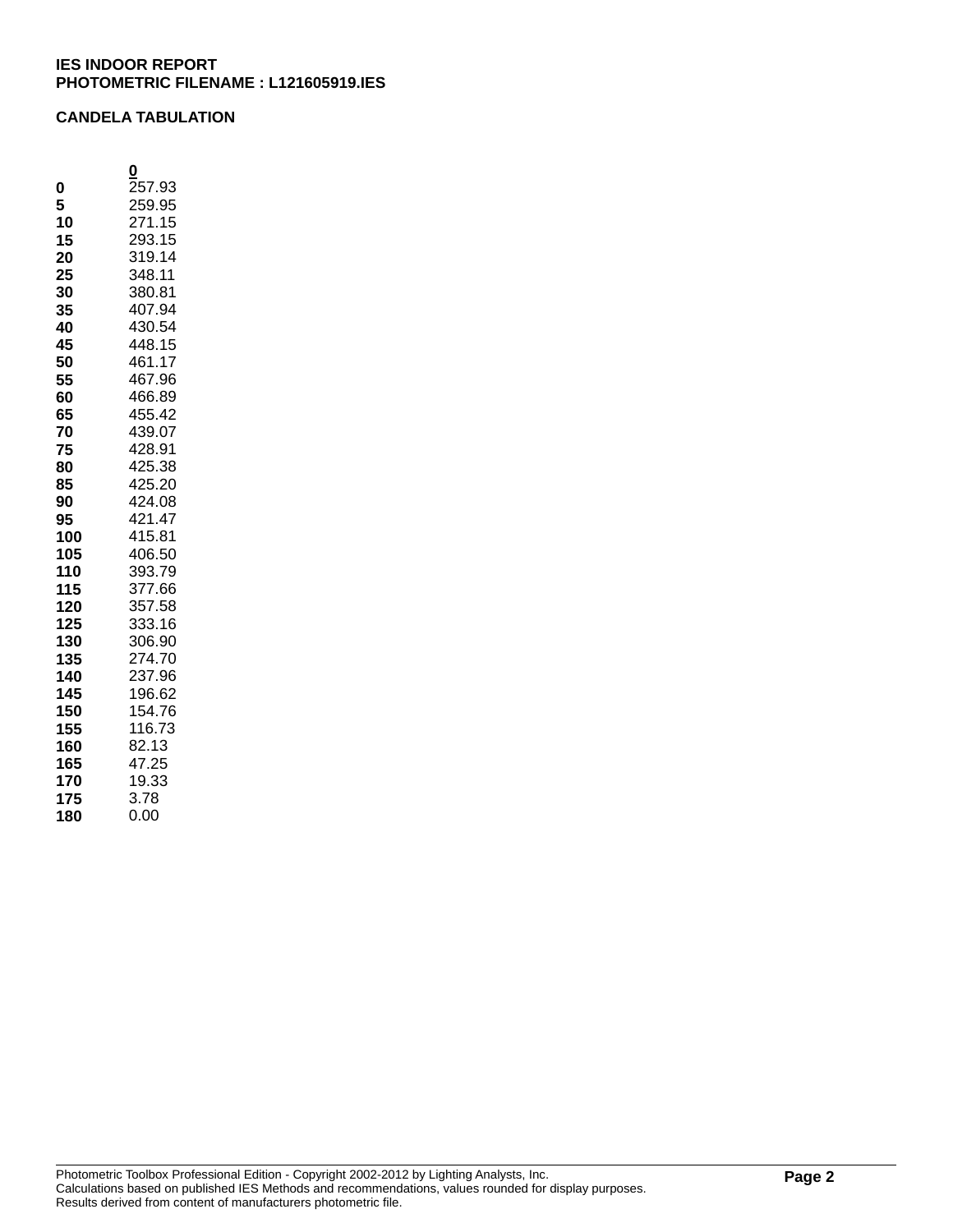## **ZONAL LUMEN SUMMARY**

| Zone      | Lumens  | %Lamp | %Fixt  |
|-----------|---------|-------|--------|
| $0 - 20$  | 109.13  | N.A.  | 2.40   |
| $0 - 30$  | 271.35  | N.A.  | 5.90   |
| $0 - 40$  | 527.40  | N.A.  | 11.40  |
| $0 - 60$  | 1291.95 | N.A.  | 27.90  |
| $0 - 80$  | 2198.11 | N.A.  | 47.50  |
| $0 - 90$  | 2661.77 | N.A.  | 57.50  |
| 10-90     | 2636.58 | N.A.  | 56.90  |
| 20-40     | 418.27  | N.A.  | 9.00   |
| 20-50     | 764.71  | N.A.  | 16.50  |
| 40-70     | 1215.26 | N.A.  | 26.20  |
| 60-80     | 906.17  | N.A.  | 19.60  |
| 70-80     | 455.46  | N.A.  | 9.80   |
| 80-90     | 463.66  | N.A.  | 10.00  |
| 90-110    | 888.24  | N.A.  | 19.20  |
| 90-120    | 1262.31 | N.A.  | 27.30  |
| 90-130    | 1561.14 | N.A.  | 33.70  |
| 90-150    | 1897.84 | N.A.  | 41.00  |
| 90-180    | 1968.54 | N.A.  | 42.50  |
| 110-180   | 1080.3  | N.A.  | 23.30  |
| $0 - 180$ | 4630.31 | N.A.  | 100.00 |

Total Luminaire Efficiency = N.A.%

## **ZONAL LUMEN SUMMARY**

| Zone     | Lumens |
|----------|--------|
| $0 - 10$ | 25.19  |
| 10-20    | 83.94  |
| 20-30    | 162.23 |
| 30-40    | 256.04 |
| 40-50    | 346.44 |
| 50-60    | 418.11 |
| 60-70    | 450.71 |
| 70-80    | 455.46 |
| 80-90    | 463.66 |
| 90-100   | 459.03 |
| 100-110  | 429.21 |
| 110-120  | 374.07 |
| 120-130  | 298.83 |
| 130-140  | 212.44 |
| 140-150  | 124.25 |
| 150-160  | 55.21  |
| 160-170  | 14.61  |
| 170-180  | 0.87   |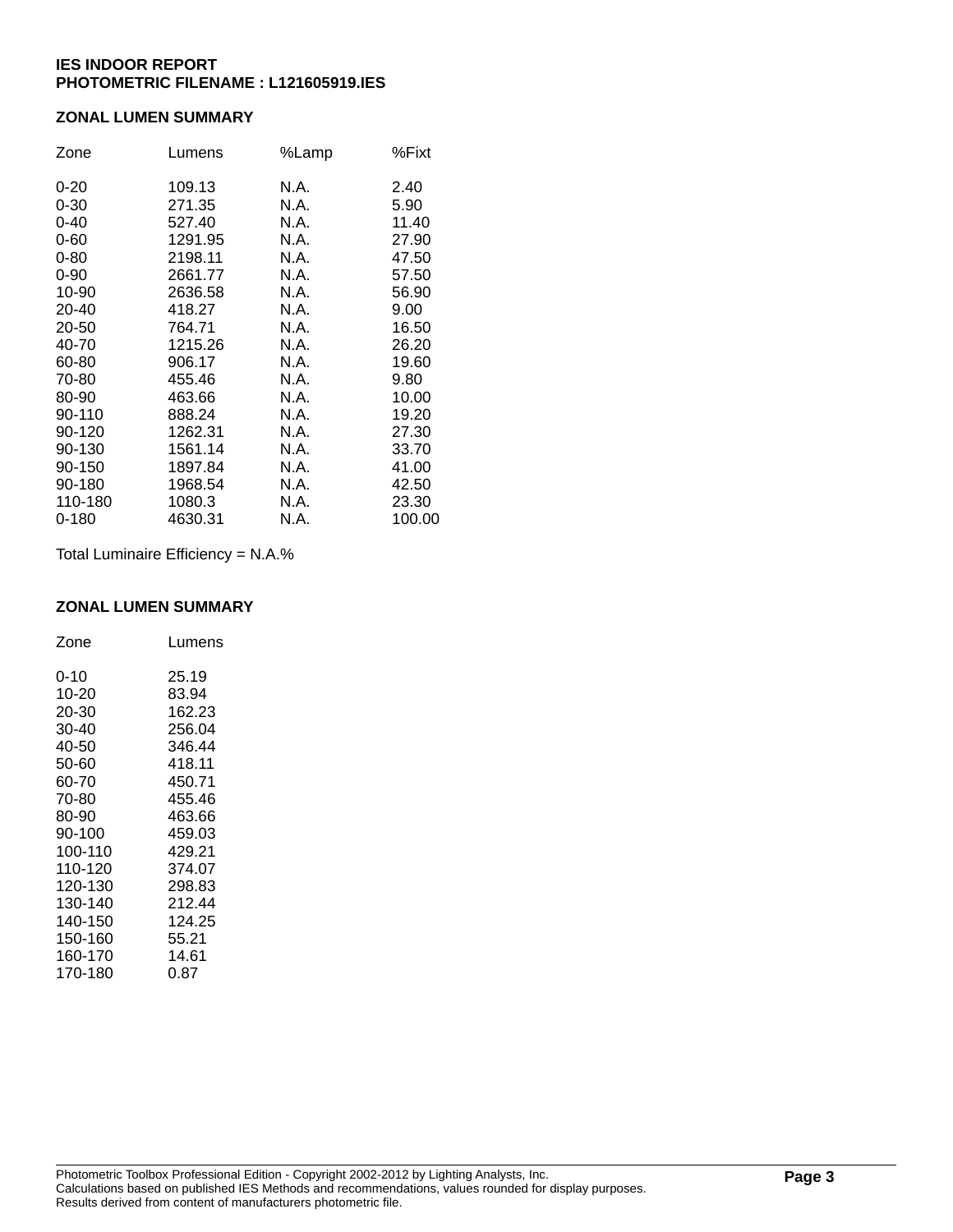## **COEFFICIENTS OF UTILIZATION - ZONAL CAVITY METHOD**

Effective Floor Cavity Reflectance 0.20

| RC.<br><b>RW</b> | 70 50 30 10 | 80 |             |              | 70 | 70 50 30 10 |                 | 50<br>50 30 10 |  | 30<br>50 30 10 |  | 10<br>50 30 10 | 0<br>0         |
|------------------|-------------|----|-------------|--------------|----|-------------|-----------------|----------------|--|----------------|--|----------------|----------------|
| $\Omega$         |             |    |             | 109109109109 |    |             | 101 101 101 101 | 87 87 87       |  | 75 75 75       |  | 63 63 63       | 57             |
| $\mathbf 1$      | 94 88 82 77 |    |             |              |    | 87 81 76 72 |                 | 69 65 61       |  | 58 55 52       |  | 48 45 43       | 38             |
| 2                | 84 74 66 59 |    |             |              |    | 77 68 61 55 |                 | 58 52 47       |  | 48 44 40       |  | 39 36 33       | 28             |
| 3                | 75 63 54 47 |    |             |              |    | 69 59 50 43 |                 | 49 43 37       |  | 41 36 31       |  | 33 29 26       | 21             |
| $\overline{4}$   | 68 55 45 38 |    |             |              |    | 63 51 42 35 |                 | 43 36 30       |  | 35 30 25       |  | 29 24 21       | 17             |
| 5                | 62 48 39 32 |    |             |              |    | 57 45 36 29 |                 | 38 31 25       |  | 31 26 21       |  | 25 21 17       | 14             |
| 6                | 57 43 33 27 |    |             |              |    | 52 40 31 25 |                 | 34 27 21       |  | 28 22 18       |  | 22 18 14       | 11             |
| $\overline{7}$   |             |    | 52 38 29 23 |              |    | 48 35 27 21 |                 | 30 23 18       |  | 25 19 15       |  | 20 16 12       | 10             |
| 8                | 48 35 26 20 |    |             |              |    | 44 32 24 18 |                 | 27 21 16       |  | 23 17 13       |  | 18 14 11       | 8              |
| 9                | 45 31 23 17 |    |             |              |    | 41 29 21 16 |                 | 25 18 14       |  | 21 15 12       |  | 17 13 9        | $\overline{7}$ |
| 10               |             |    | 42 29 21 15 |              |    | 39 27 19 14 |                 | 23 17 12       |  | 19 14 10       |  | 16 11 8        | 6              |